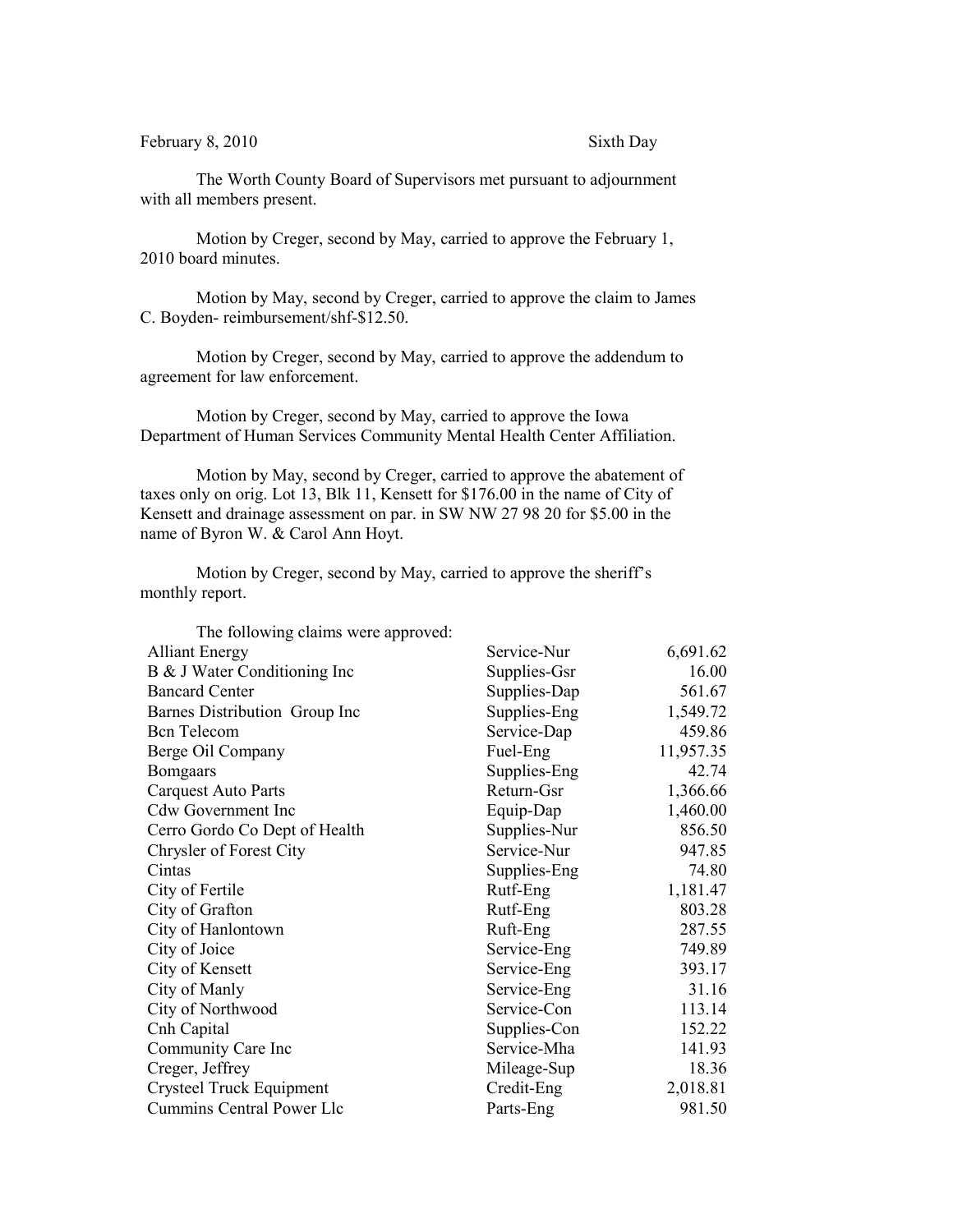| D & L Equipment                     | Equipment-Con    | 11,250.00 |
|-------------------------------------|------------------|-----------|
| Dave Syverson Ford Truck            | Return-Eng       | 240.32    |
| Des Moines Stamp Mfg Co             | Supplies-Shf     | 86.10     |
| Ehrich, Cherrice                    | Mileage-Mha      | 16.32     |
| <b>Electronic Specialties</b>       | Rent-Eng         | 491.98    |
| <b>Fallgatter's Market</b>          | Supplies-San     | 561.73    |
| Fastenal                            | Parts-Eng        | 39.02     |
| Fisher, Jane                        | Mileage-Mha      | 27.54     |
| Five Star Shop Service              | Supplies-Eng     | 471.60    |
| Francis Lauer Youth Services I      | Service-Juj      | 186.60    |
| Greve Law Office                    | Copies-Att       | 79.00     |
| Hanson, Patricia                    | Mileage-Mha      | 58.38     |
| Haugen, David                       | Mileage-Sup      | 95.88     |
| Hawkeye Foodservice Dist            | Supplies-Shf     | 74.99     |
| Hennigar, Gary                      | Labor-Gsr        | 231.84    |
| Huber Supply Co                     | Supplies-Eng     | 172.80    |
| <b>Interstate Motor Trucks</b>      | Supplies-Eng     | 7.35      |
| Iowa Co Recorder's Assn             | Exp-Rec          | 17.00     |
| Isac                                | Edu-Rec          | 110.00    |
| Isac Multi-County Fund              | Service-Dra      | 500.00    |
| Jensen, Bobbie                      | Mileage-Mha      | 19.13     |
| Jerico Service Inc                  | Supplies-Eng     | 2,327.50  |
| Joe's Collision & Performance       | Service-Shf      | 31.35     |
| Kenison, Elizabeth                  | Edu-Rec          | 50.14     |
| Lair's 66                           | Supplies-Eng     | 70.00     |
| <b>Larsen Plumbing</b>              | Service-Gsr      | 400.00    |
| <b>Lawson Products Inc</b>          | Supplies-Eng     | 365.39    |
| Mail Services Llc                   | Supplies-Trs     | 216.06    |
| Manly Junction Signal               | Subscription-Eng | 25.00     |
| <b>Mason City Business Systems</b>  | Service-Trs      | 20.99     |
| Mason City Overhead                 | Service-Eng      | 155.00    |
| Matt Parrott & Sons Co              | Supplies-Trs     | 31.34     |
| May, Dennis                         | Mileage-Sup      | 87.72     |
| Mc Clure Engineering Co             | Proj-Cap         | 509.00    |
| Mediacom                            | Service-Con      | 159.90    |
| Mireles, Sandra                     | Mileage-Mha      | 479.40    |
| Mitchell County Ema                 | Mileage-Ema      | 845.58    |
| Napa Auto Parts                     | Supplies-Eng     | 73.13     |
| National Sheriff's Assn             | Dues-Shf         | 50.00     |
| <b>Next Generation Technologies</b> | Service-Mha      | 780.88    |
| Niebur, Ellen                       | Mileage-Mha      | 46.92     |
| Norisc                              | Dues-Eng         | 1,611.39  |
| Northern Iowa Therapy Pc            | Service-Nur      | 210.00    |
| Northwood Anchor                    | Service-Trs      | 85.00     |
| Northwood Electric Inc              | Service-Gsr      | 2,464.18  |
| Northwood Sanitation                | Service-Nur      | 245.00    |
| Northwood True Value                | Supplies-Nur     | 376.40    |
| <b>Olsons Trading Post Inc</b>      | Supplies-Eng     | 29.47     |
| <b>Opportunity Village</b>          | Service-Mha      | 423.00    |
| Printing Services Inc               | Supplies-Dap     | 303.29    |
|                                     |                  |           |